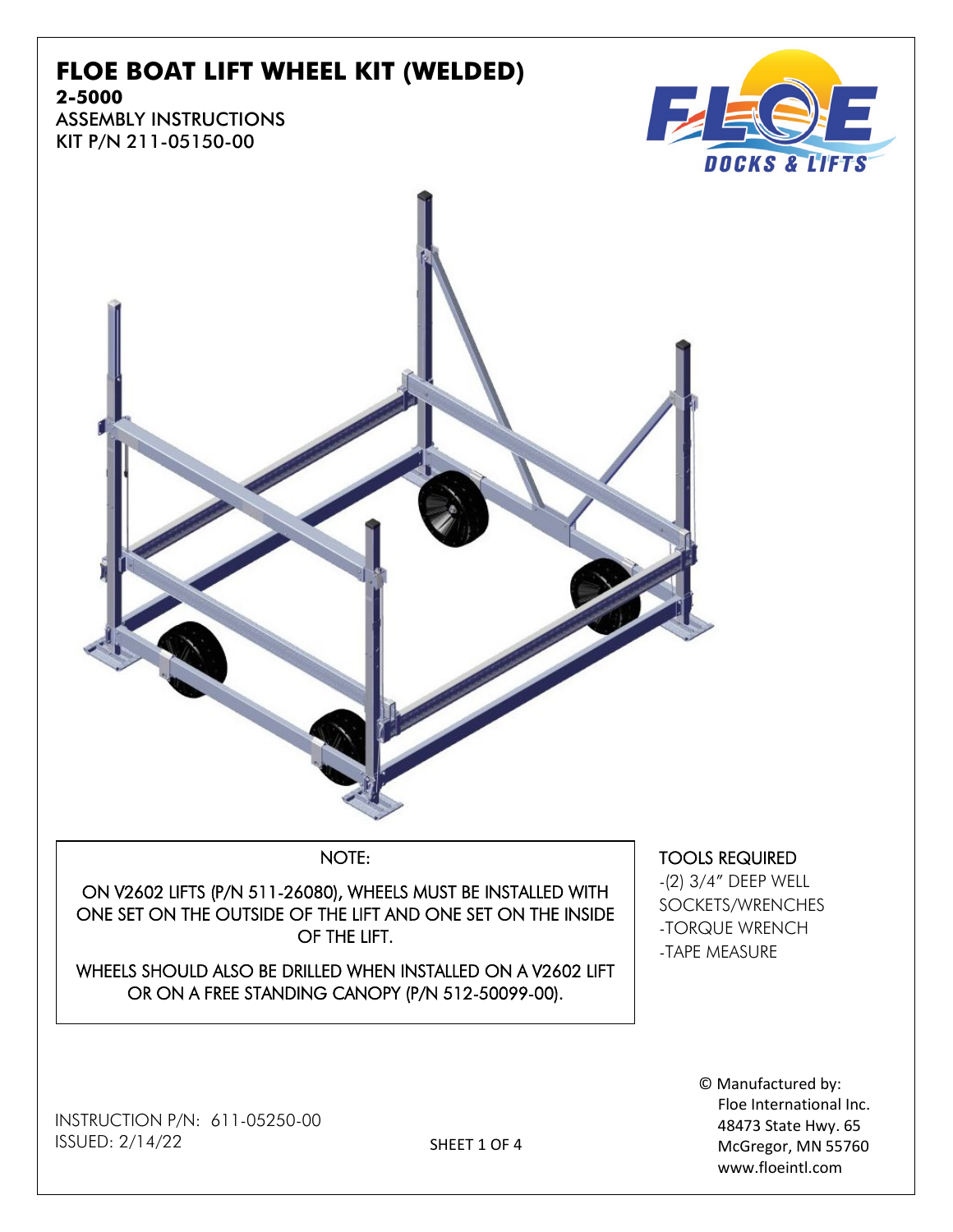## **FLOE BOAT LIFT WHEEL KIT (WELDED)**

EXPLODED VIEW AND BOM

#### P/N 211-05150-00

| <b>ITEM</b> | OTY | PART NUMBER  | <b>DESCRIPTION</b>                    |
|-------------|-----|--------------|---------------------------------------|
|             |     | 001-05150-00 | FASTENERS, BOAT LIFT WHL. KIT         |
|             |     | 002-04063-01 | CLAMP, LIFT WHEEL KIT (F) - 4"        |
|             |     | 007-00006-00 | SPACER, POLYETHYLENE-2.375"           |
|             |     | 111-00453-00 | WELD'T, LIFT WHEEL KIT (M) W/ SPINDLE |

### FASTENER KIT

| <b>ITEM</b> | OTY | <b>PART NUMBER</b> | <b>DESCRIPTION</b>             |
|-------------|-----|--------------------|--------------------------------|
|             |     | 001-26728-00       | CLIP, STAINLESS STEEL-SPINDLE  |
| в           |     | 001-70217-00       | HHCS, 1/2-13 x 3 1/2" 18-8 SS  |
|             |     | 001-76072-00       | NUT, NYLOCK 1/2-13 ALUM        |
|             |     | 010-00020-00       | WASHER, 2.5" O.D. x 1.75" I.D. |

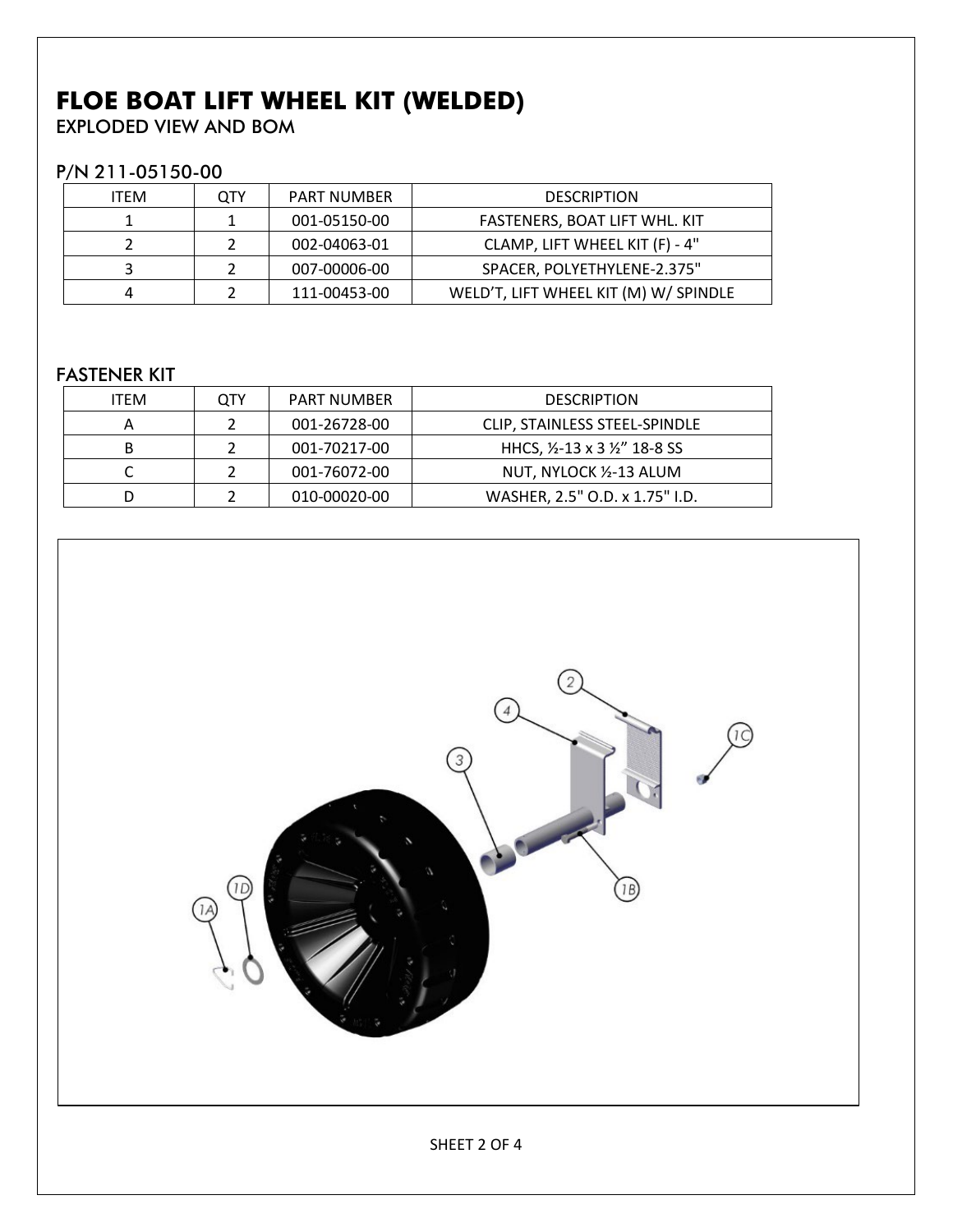### *ASSEMBLY STEP 1*

- BRACKET AND SPINDLE PLACEMENT

PLACE WELDMENT ON FRAME 17" FROM CORNER POST.



\*INSIDE OF LIFT

### *STEP 2*

PLACE FEMALE CLAMP (002-40063-01) OVER MALE CLAMP. SECURE USING 1/2" BOLT AND NUT. TORQUE TO 5FT-LBS